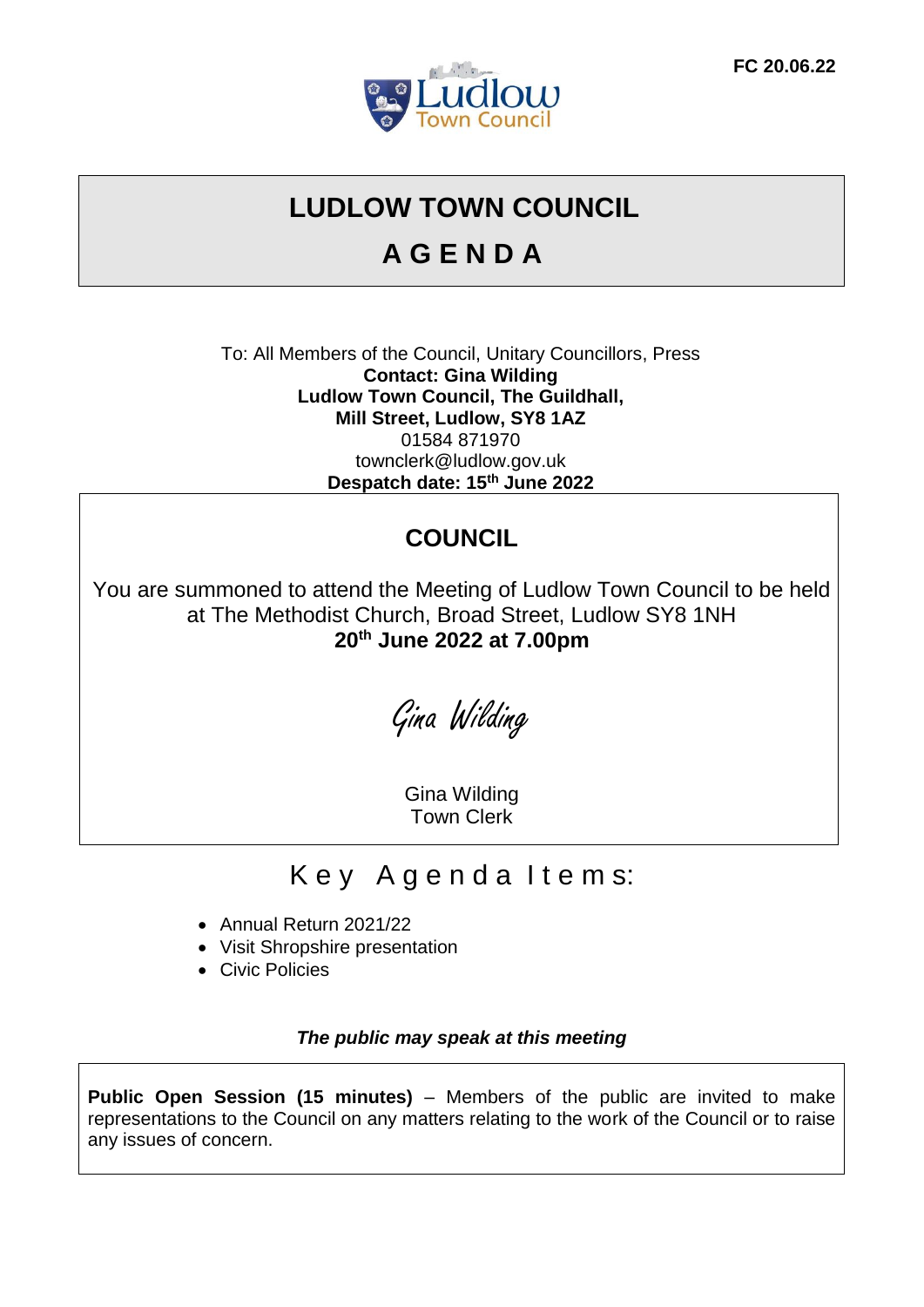

### **1. Welcome from the Mayor and essential housekeeping information.**

In the event of a fire alarm, please leave in an orderly fashion by the main Exit at the front of the building. In the unlikely event that this route is blocked, please leave through the Fire Exit behind me, and through the side entrance. (For those upstairs there are Fire Exits at the front and at the back) Please assemble on the pavement outside, away from the front of the building.

For fire safety purposes, all attendees of this meeting were asked to give their name upon entry.

**2. Recording of Meetings –** Under the Openness of Local Government Regulations 2014, recording and broadcast including blogging, tweeting and other social media is permitted during public session of Council meetings.

The act of recording and broadcasting must not interfere with the meeting.

The Council understands that some members of the public may not wish to be recorded and asks that they make this known immediately.

### **3. Apologies**

To receive Councillors' apologies.

#### **4. Declarations of Interests**

To receive declarations of interests for:

- a) Disclosable Pecuniary Interest
- b) Declaration of conflicts of Interest
- c) Declarations of personal interest

*Members are reminded that they must not participate in the discussion or voting on any matter in which they have a Disclosable Pecuniary Interest and should leave the room prior to the commencement of the debate.*

- **5. Public Open Session (15 minutes)** Members of the public are invited to make representations to the Council on any matters relating to the work of the Council or to raise any issues of concern.
- **6. Ludlow Police Update** To receive an update from Ludlow Police.
- **7.** Ludlow's Unitary Councillors Question and Answer Session Ludlow's Unitary Councillors are invited to address their comments and questions the Council.

#### **8. Minutes**

- **a)** To approve the Minutes from the Annual Town Resident Meeting **MONDAY 25TH APRIL 2022.**
- **b)** To approve as a correct record the open and closed minutes of **COUNCIL** minutes of **WEDNESDAY 11TH MAY 2022.**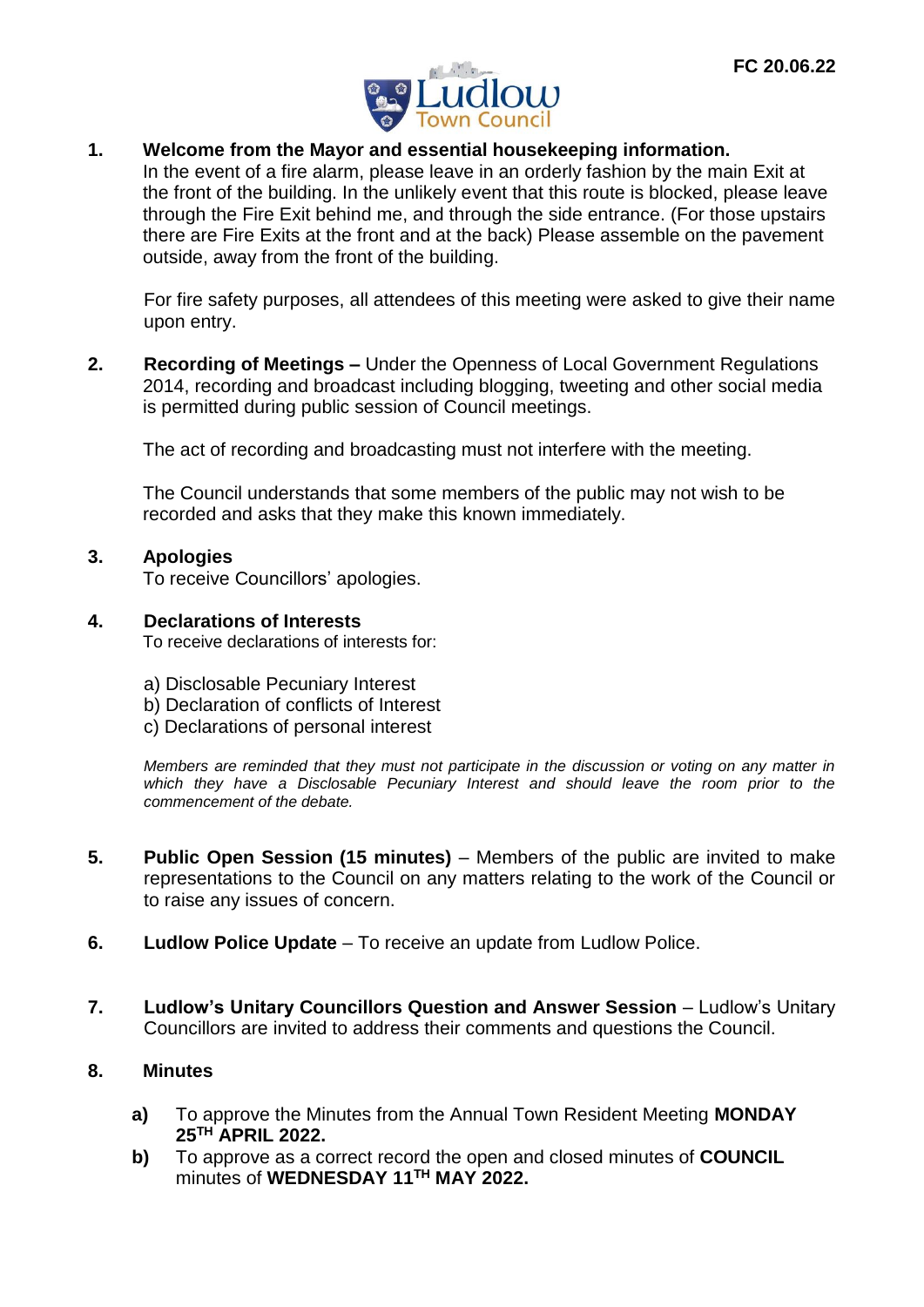

## **9. Items to Action**

To note the items to action sheet from Wednesday 11<sup>th</sup> May 2022.

|     | <b>ITEM</b>                                                                                                                                                                                                                                                                                                                      | <b>Attachment</b> |
|-----|----------------------------------------------------------------------------------------------------------------------------------------------------------------------------------------------------------------------------------------------------------------------------------------------------------------------------------|-------------------|
| 10. | ANNUAL RETURN AND INTERNAL AUDITOR'S REPORT                                                                                                                                                                                                                                                                                      |                   |
| a)  | To adopt and the Internal Auditor's Report, and to note the<br>completed and signed section 3 of the annual return.                                                                                                                                                                                                              | 10a               |
| b)  | To approve the Annual Return Governance Statement (Section                                                                                                                                                                                                                                                                       | 10 <sub>b</sub>   |
| c)  | 1) in accordance with the Accounts and Audit Regulations.<br>To approve the Annual Return Statement of Accounts 2021-22.                                                                                                                                                                                                         | 10 <sub>c</sub>   |
| 11. | <b>VISIT SHROPSHIRE</b>                                                                                                                                                                                                                                                                                                          |                   |
| a)  | To consider an in-person presentation from Mark Hooper,<br>Project Lead of Visit Shropshire regarding Town Council<br>Membership in support of tourism.                                                                                                                                                                          | No papers         |
| b)  | To consider and approve membership at either Bronze<br>Membership £500.00 per annum, Silver Membership<br>£1500.00 per annum, or Gold Membership £2500.00 per annum                                                                                                                                                              | 11 <sub>b</sub>   |
| 12. | PRESENTATION FROM SHROPSHIRE COUNCIL YOUTH<br><b>SERVICES</b>                                                                                                                                                                                                                                                                    |                   |
|     | To receive a presentation from a Detached Youth Worker.                                                                                                                                                                                                                                                                          | No papers         |
| 13. | <b>REQUEST TO USE WHEELER ROAD AS A VENUE FOR A</b><br>FAMILY DAY ON THE 20TH AUGUST 2022                                                                                                                                                                                                                                        |                   |
|     | To consider the request from the Education and Community Co-<br>ordinator, Ludlow Fringe to use Wheeler Road for a summer<br>family day on Saturday 20 <sup>th</sup> August 2022                                                                                                                                                 | 13                |
| 14. | <b>STANDING ORDERS AND FINANCIAL REGULATIONS</b>                                                                                                                                                                                                                                                                                 |                   |
| a)  | To adopt NALC LTN 87   PROCUREMENT                                                                                                                                                                                                                                                                                               | 14a               |
| b)  | <b>Suspend Standing Order 7</b><br>To adopt Standing Order with amended section 18.                                                                                                                                                                                                                                              | 14b               |
| C)  | To adopt Financial Regulations with amended threshold figures<br><b>Reinstate Standing Order 7</b>                                                                                                                                                                                                                               | 14с               |
|     |                                                                                                                                                                                                                                                                                                                                  |                   |
| 15. | <b>BARCLAYS BANK</b>                                                                                                                                                                                                                                                                                                             |                   |
| a)  | To consider the communication from Barclays.                                                                                                                                                                                                                                                                                     | 15a               |
| b)  | To approve the alternative option, and review six months after<br>instigation.                                                                                                                                                                                                                                                   | 15 <sub>b</sub>   |
| 16. | <b>CIVIC POLICIES</b>                                                                                                                                                                                                                                                                                                            |                   |
| a)  | To authorise that when the Mayor or the Deputy Mayor are<br>unable to attend civic events to represent Ludlow Town Council<br>staff, in consultation with the Mayor and Deputy Mayor, will<br>invite other councillors to attend. Any Councillor representing<br>Ludlow Town Council by invitation at civic events and occasions | No papers         |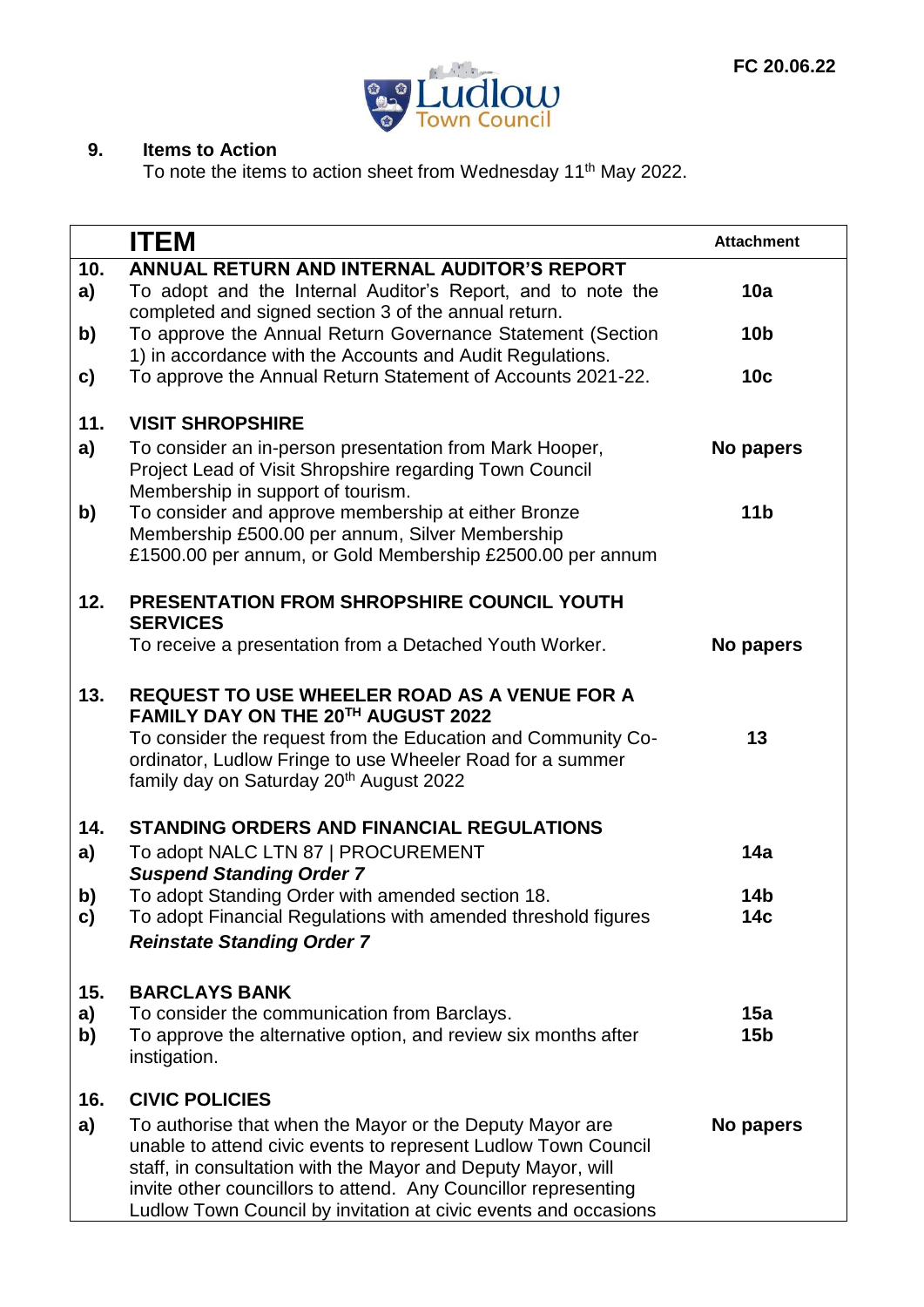

|     | shall be permitted to claim expenses from the Mayor's<br>allowance.                                                                                                                               |                 |
|-----|---------------------------------------------------------------------------------------------------------------------------------------------------------------------------------------------------|-----------------|
| b)  | To adopt the amended Mayor's Civic Handbook and<br>Ceremonial Chains Handling Policy.                                                                                                             | <b>16b</b>      |
| 17. | TOWN CLERK'S APPRAISAL ACTION POINTS                                                                                                                                                              |                 |
|     | To approve Action Points from Town Clerk's Appraisal on 22<br>March 2022, and receive the updates on progress.                                                                                    | 17              |
| 18. | <b>CODE OF CONDUCT</b>                                                                                                                                                                            |                 |
|     | To adopt LTN 80   Members' Conduct and the Registration and<br>Disclosure of their Interests (England)                                                                                            | 18              |
| 19. | <b>COMMITTEE MEMBERSHIP</b>                                                                                                                                                                       |                 |
| a)  | <b>Suspend Standing Order 7</b><br>To approve Councillor P Adams becoming a member of the                                                                                                         | 19a             |
| b)  | Policy & Finance Committee.<br>To consider Representatives on outside bodies and approve                                                                                                          | 19 <sub>b</sub> |
|     | Cllr Pote as Council Representative on the Parish Paths<br>Partnership.                                                                                                                           |                 |
|     | <b>Reinstate Standing Order 7</b>                                                                                                                                                                 |                 |
| 20. | <b>CLIMATE ACTION SUB-COMMITTEE</b>                                                                                                                                                               |                 |
| a)  | To approve the terms of reference of the Climate Action Sub-<br>Committee                                                                                                                         | 20a             |
| b)  | To approve the membership of the Climate Action Sub-<br>Committee                                                                                                                                 | No papers       |
| 21. | <b>REPRESENTATIVES ON OUTSIDE BODIES</b>                                                                                                                                                          |                 |
| a)  | To note that the Representatives on Outside Bodies policy only<br>permits councillors to attend the meetings of the organisation<br>and does not permit councillors to arrange their own meetings | No papers       |
| b)  | with the organisation.<br>To approve the proforma for the End of Year Report to Council                                                                                                           | 21 <sub>b</sub> |
|     | by Representatives on Outside Bodies.                                                                                                                                                             |                 |
| 22. | <b>RECRUITMENT</b>                                                                                                                                                                                |                 |
| a)  | To ratify the appointment of AL as full-time Assistant Grounds<br>Person/Market Assistant.                                                                                                        | 22a&b           |
| b)  | To ratify the appointment of RB as full-time Assistant Grounds<br>Person.                                                                                                                         | 22a&b           |
| 23. | <b>COMMITTEE MINUTES</b>                                                                                                                                                                          |                 |
| a)  | To receive the minutes of Representational Committee 4th May<br>and $7th$ June 2022.                                                                                                              | 23a             |
| b)  | To receive the minutes of the Staffing Committee 14 <sup>th</sup> June<br>2022.                                                                                                                   | 23 <sub>b</sub> |